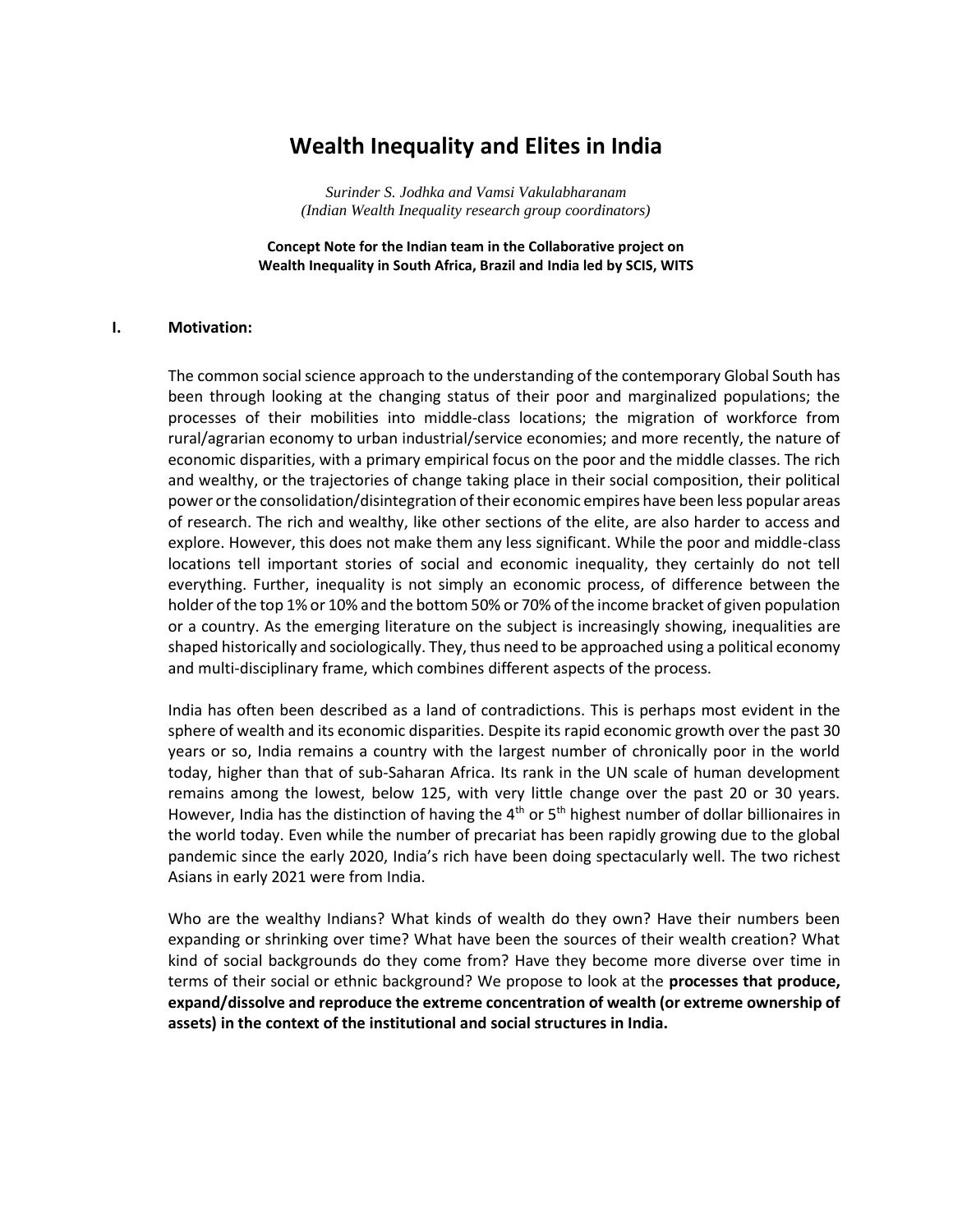## **II. A Brief Overview:**

## *a. How did private Indian wealth evolve during the colonial period?*

Land inequality in rural areas and inequality of land, buildings and capital in urban areas was already in place by the end of colonial period. In a background note/piece to the overall study, we wish to throw light on cultures of wealth concentration, the role of institutional processes like customs and laws, caste and kinship practices, and the ways in which state and society came together in establishing and deepening wealth inequality prior to independence.

In the popular Western imaginations, India had long been viewed as a land of the "other-worldly Hindus". It was not only Max Weber who popularized such a view in his comparative study of religion and development of capitalism, its origins lay in the orientalist framings of the region and the colonial representations of India as a land of self-absorbed, autonomous, and never changing village communities. Even Karl Marx took the writings of the British colonial administrators to be valid empirical facts about the region. Wealth in the region presumably was all held by the rulers, who had little to do with the local communities, and hence effectively all "outsiders". The narrative on inequalities in such writings tends to emphasize on the obsessive pre-occupation that the Hindus of the region had with 'status', which manifested itself in the rigid hierarchies of caste, a system that valued only the 'ritual status' and nothing else.

This was indeed not the case, as later historical writings have clearly shown. Such a view of precolonial India has been unanimously rejected by the historians of pre-colonial India. Private customary rights in land existed in the region long before the British introduced formal ownership titles starting with the Cornwallis settlement in 1793. More recently, sociologists and historians have also been revising the popular Hindu-religion centric theories of caste and pointing to its obvious materiality, in the past and in its contemporary modes of reproduction. The social life of village in the region was as much shaped by material processes as it was by culture. Caste too underwent significant changes as the economies of individuals and communities changed. Even a process like Sanskritization had to be preceded by economic mobility of the community, as M.N. Srinivas argues.

However, the two centuries of the British colonial rule did produce significant changes in the social, economic and political life of the region. It transformed many disparate regions into an integrated territorial and administrative unit. It also unleashed many economic processes and laid the foundation of capitalism. Although its land revenue systems produced misery and underdevelopment of agriculture, they also produced a new category of wealth owner in many parts of rural India: the landlord-moneylender. Even though a large volume of the wealth created in the region was drained out of India by the British rulers, it did produce new classes of wealthy Indians: landlords, professionals, and capitalists.

# *b. Nehruvian Period (1947-80s): Mix of State and Private Capitalist Dynamics*

For the period prior to 1980s, we intend to dip into secondary literature that throws light on the newer processes that deepened wealth inequality during the post-independence period. Independence from the colonial rule marked an important shift in the history of wealth and power in India. The post-colonial ruling elite initiated a new form of economic policy with state playing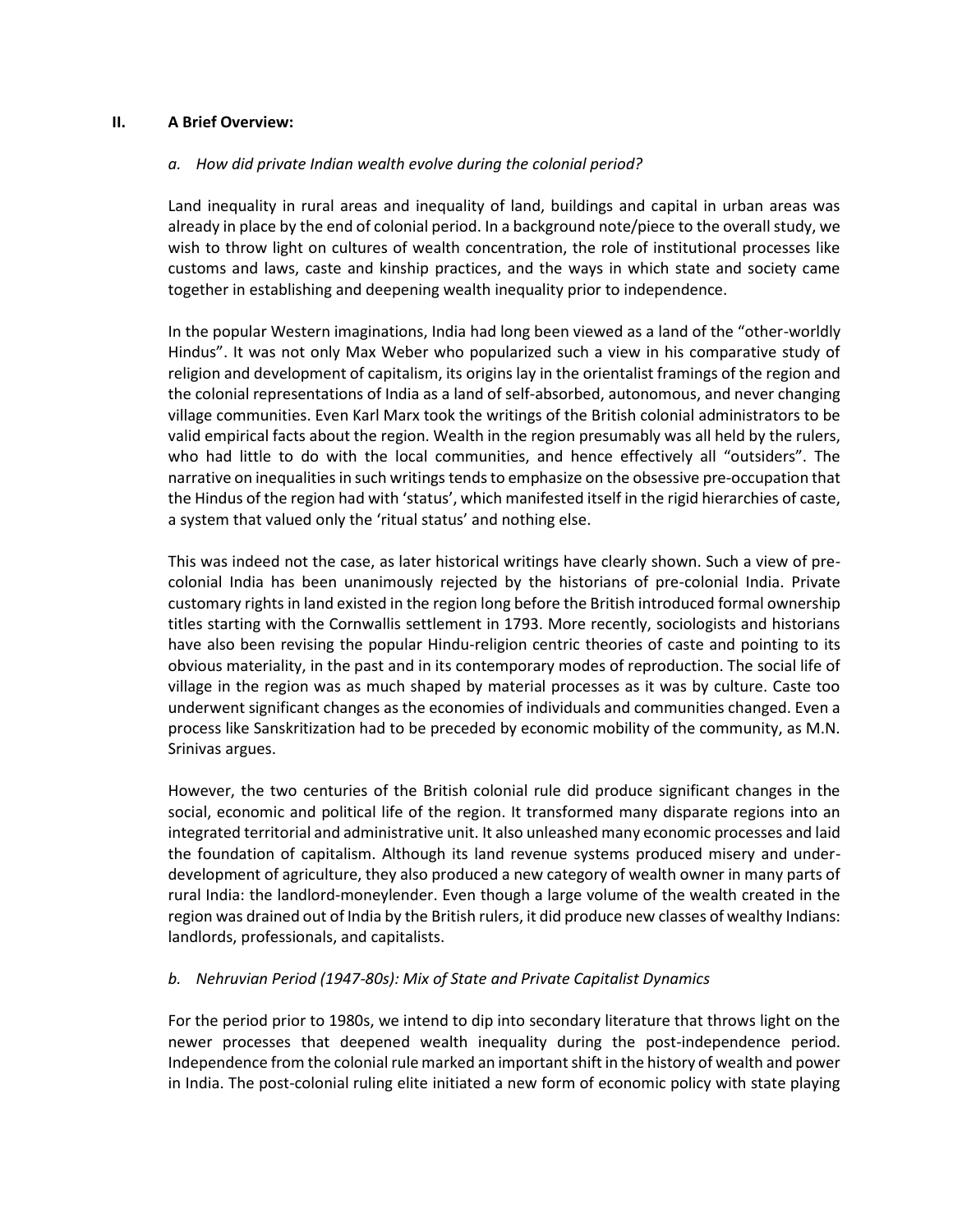an important role in the domain of economic growth by directly investing in select areas, leaving a significant segment of the economy to the private sector.

Four new processes contributed to growth of wealth inequality in the immediate postindependence period apart from the deepening of the processes that were already in place. First, in rural areas, those that had significant landholdings and access to relatively inexpensive capital were able to consolidate their position at the expense of small landholders and landless workers. The policy of land reforms was largely a failure unlike in the neighbouring East Asian region. Merchant and moneylending classes continued to consolidate their position at the expense of indebted small landholders. Second, in urban areas, the fledgling capitalist class that was able to obtain significant concessions from the state, and the professional classes that were able to secure formal employment and consolidate themselves. Third, those groups that were able to secure contracts from the state in construction or other areas because of their proximity to the state. Fourth, the relatively large players that emerged in the informal processes of real estate and finance, although these groups would really consolidate themselves in the post-1980 period of a business-friendly environment, economic liberalization and reforms.

## *c. Post-1980s, Neoliberal Capitalism*

Along with the above two sets of processes, the post-1980 period witnessed the emergence of new classes of wealth owners that consolidated their position.

The first of these are agrarian elites that brought their wealth to urban areas and began to participate in the rapid accumulation of urban wealth holdings.

A second group emerged from professionals and business owners that entered new rapid growth sectors such as IT, Pharma, Construction, Real Estate, Finance etc. There has been an emergence of a state-business nexus that aided the wealth creation of certain groups and individuals that have maintained close ties with the state at various scales.

In the top decile of the wealth distribution, there has also been a consolidation of housing wealth by professionals in cities or those that migrated abroad in search of professional employment in sectors such as IT.

All these above groups have consolidated their wealth in terms of rural landholdings, urban land and buildings, and financial options (e.g. stocks and bonds). They have mostly come from privileged caste backgrounds and elite class status, although there has been an expansion of elites with the entry of agrarian rich, who moved to urban areas. This new consolidation of wealth was largely urban-centric and concentrated in the greater city regions of Mumbai, Delhi, Bangalore, Chennai, Hyderabad, Kolkata and city regions of Gujarat and largely from other Western, Northern (around Delhi) and Southern states of India.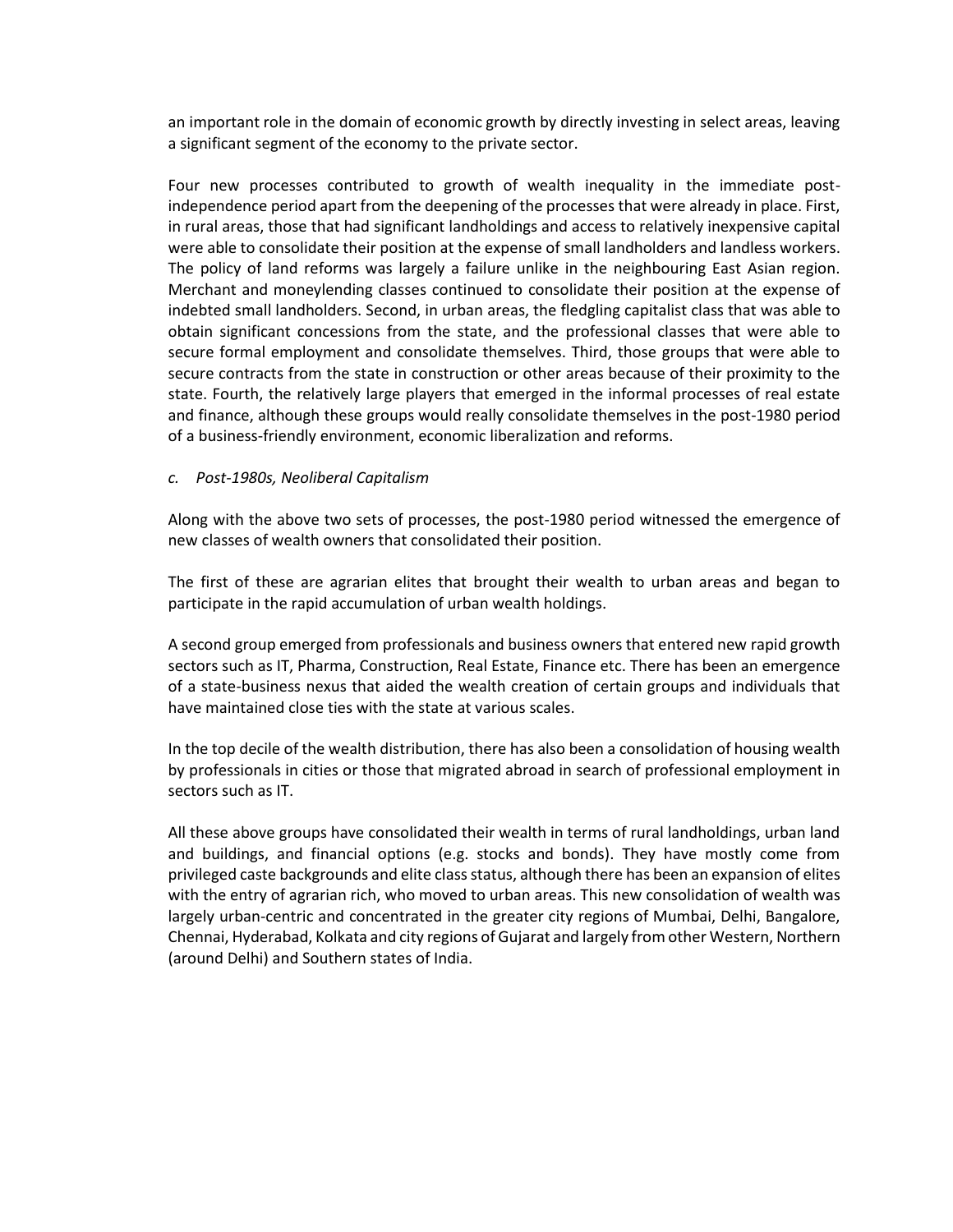### **III. Broad Research Questions:**

## **(a) Mapping Wealth Temporally (Regimes of Capitalism)**:

Marking the major turning points.

How has private Indian wealth evolved during the colonial period?

What was the nature of its expansion during the Nehruvian period, from 1947 to 1980s? How did it change during the post-1990s period, after the economic reforms and increasing globalization?

Changes in the high growth sectors over time and production of wealth.

# **(b) Spatial and Social Mapping (Regional and Social Varieties of Accumulation)**:

Spread of wealth across regions of India. Changing locus of wealth in terms of rural-urban spatiality. Changing dynamics of wealth possession across social groups: caste, religious communities; ethnic groups. Wealth cultures across social groups.

# **(c) Wealth and Politics**:

How does wealth interact with processes of electoral politics? This could be direct, through electoral participation; or indirect, through electoral funding. Its changing dynamics over time and across regions.

# **(d) Changing Nature of State-Business relationship:**

A study of political rhetoric articulated through election manifestoes and participation of the members of political class in business platforms, such as ASSOCHAM and FICCI.

At a second level, this would entail a review of the changing laws and state policies towards businesses during the post-1947 period, particularly after the 1990s.

# **(e) Reproduction, Expansion, Shrinking:**

Our primary focus will be to explore the challenges the new entrants encounter and strategies they deploy in their journey. Also, how does the 'old' wealth reproduce itself? We hope to also highlight processes of wealth decaying or shrinking by looking at individuals/families who have gone down over the past 30 years or so.

# **IV. Methods and Process**

We hope to explore all available and accessible sources of data, quantitative and qualitative.

# **a. Quantitative**: